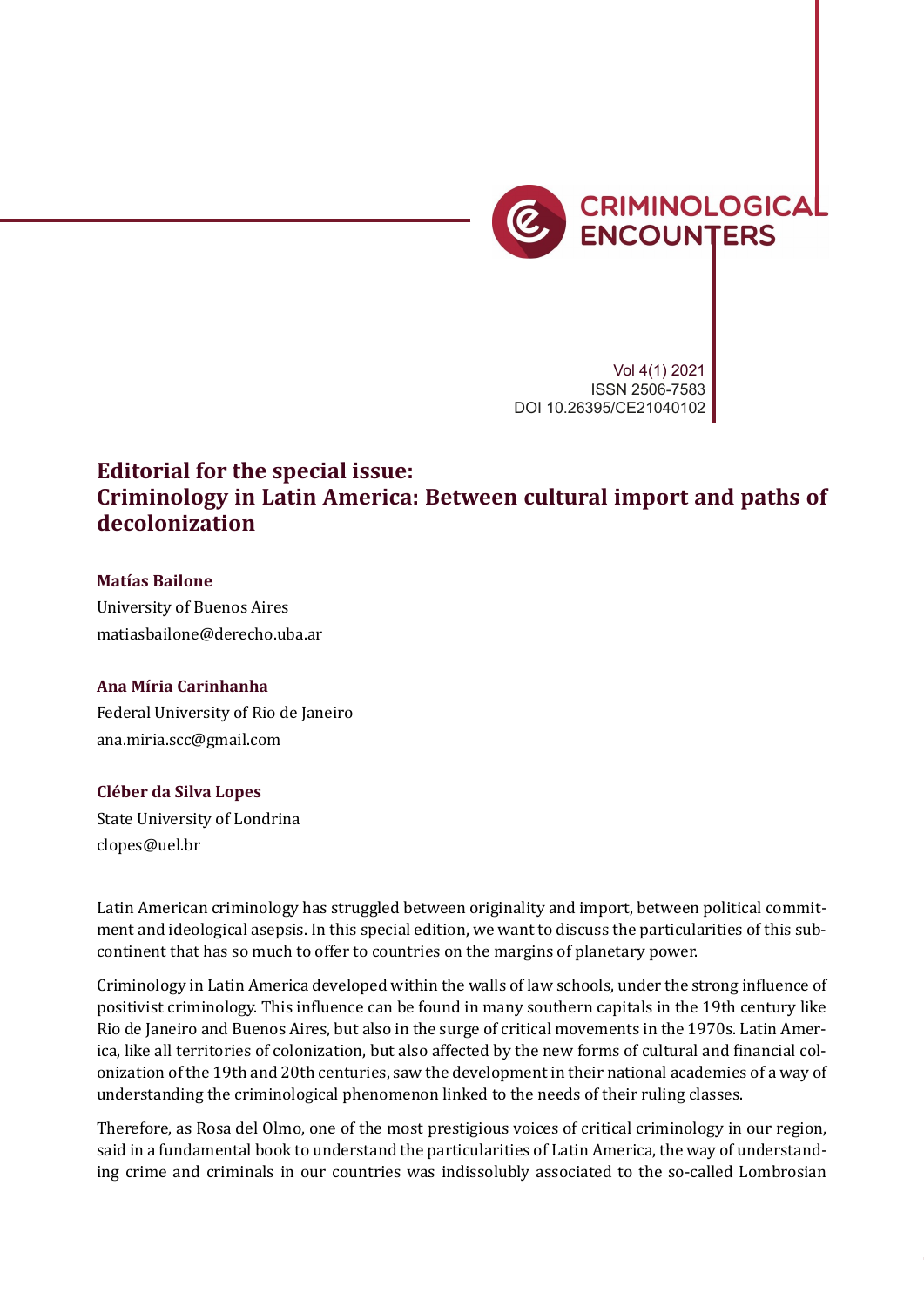criminological positivism (Del Olmo, 1981). And in many of our countries, this arrival of thought inspired by Italian alienists and obscure theorists, who were worried about the multitudes and their politicization, came to serve unscrupulously the needs of the anti-popular oligarchies of the nineteenth century and much of the twentieth century. In countries such as Brazil, Mexico, Bolivia and Peru, moreover, this was mixed with the racist and anti-americanist beliefs that swarmed in those years in law and medical schools, and in all the social hygienist policies that shaped institutions such as police forces and penitentiaries. Many of the problems of institutional violence, police abuse, prison issues and the organization of judicial and psychiatric institutions, come from that long period in which criminology was only the loyal servant of the needs of the ruling classes to repress the urban crowds and segregate the asocials.

That is why the mission of the first critical thinkers in this region where power and knowledge are so intricately related was not an easy one. In the wake of the emergence of the social and political movements of the 1960s, the politicization of the region's youth, and the political processes of decolonization and popular governments, new dissident views on the of�icial approach to the problems of crime and punishment emerged in Latin America. The local reception of the theories of symbolic interactionism and British critical criminology led to the translation of texts from these traditions into Spanish and Portuguese, which widely influenced Latin American Criminology. This influence was not enough to free Criminology from law schools, where critical thinking would take much longer to arrive (Bailone, 2020). While in the United States and Europe Criminology began to develop as an autonomous academic discipline under the strong influence of the Social Sciences, in Latin America it remained linked to the legal �ield and in places like Brazil it never became a distinct academic discipline (de Freitas & Ribeiro, 2014).

Notwithstanding the disciplinary development of Criminology within Latin American law schools, local criminological production has also benefited, since the 1970s, from research carried out in the Social Sciences. These works form a robust and fragmented subdisciplinary �ield, which has been called the sociology of crime and violence (Briceño-León 2016; Alvarado, 2020). As Alvarado (2020) points out, the development of this subdiscipline followed its own paths in several countries. Worthy of mention are Brazil, Mexico, Argentina and Colombia, which concentrate most of the social research on criminological themes such as perceptions and fear of crime; interpersonal or collective aggressions; criminal organizations; urban, regional and border crime and violence; police organizations; punishment and prison system; and youth violence.

This subdisciplinary field is now consolidated, formed by an epistemic community endowed with institutional resources and that has been using a plurality of theories and methodologies - although qualitative studies concentrated in a single country still predominate - to explain the various forms of violence that exist in the region. Part of this epistemic community has also been engaged in the production of useful knowledge to break the silence and censorship with which it has been intended to hide the violent reality of Latin America; useful for giving a voice to victims of crime and abuses committed by the police and the institutions of the Criminal Justice System; and useful for rebuilding the social fabric, reconciling conflict actors and pacifying society (Briceño-León 2016, p. 27).

The articles gathered in this special issue reflect the unique path of criminological studies in Latin America described above. Sebástian Sclofsky, in "Broken windows in the Rı́o de la Plata: constructing the disorderly other," discusses the relation between Broken Windows theory, the quest for zero-tolerance or avoidance of any image of impunity, and the development of Uruguay's security policies in the last decade.

Valeria Vegh Weis, in "Operationalizing Southern Criminology. Theoretical Tools to Understand (and Change) Criminalization in Latin America," writes about the systematic injustice of "criminal selectivity" in Argentina. She describes how it displays at primary (the enactment of statutes by legislators

(C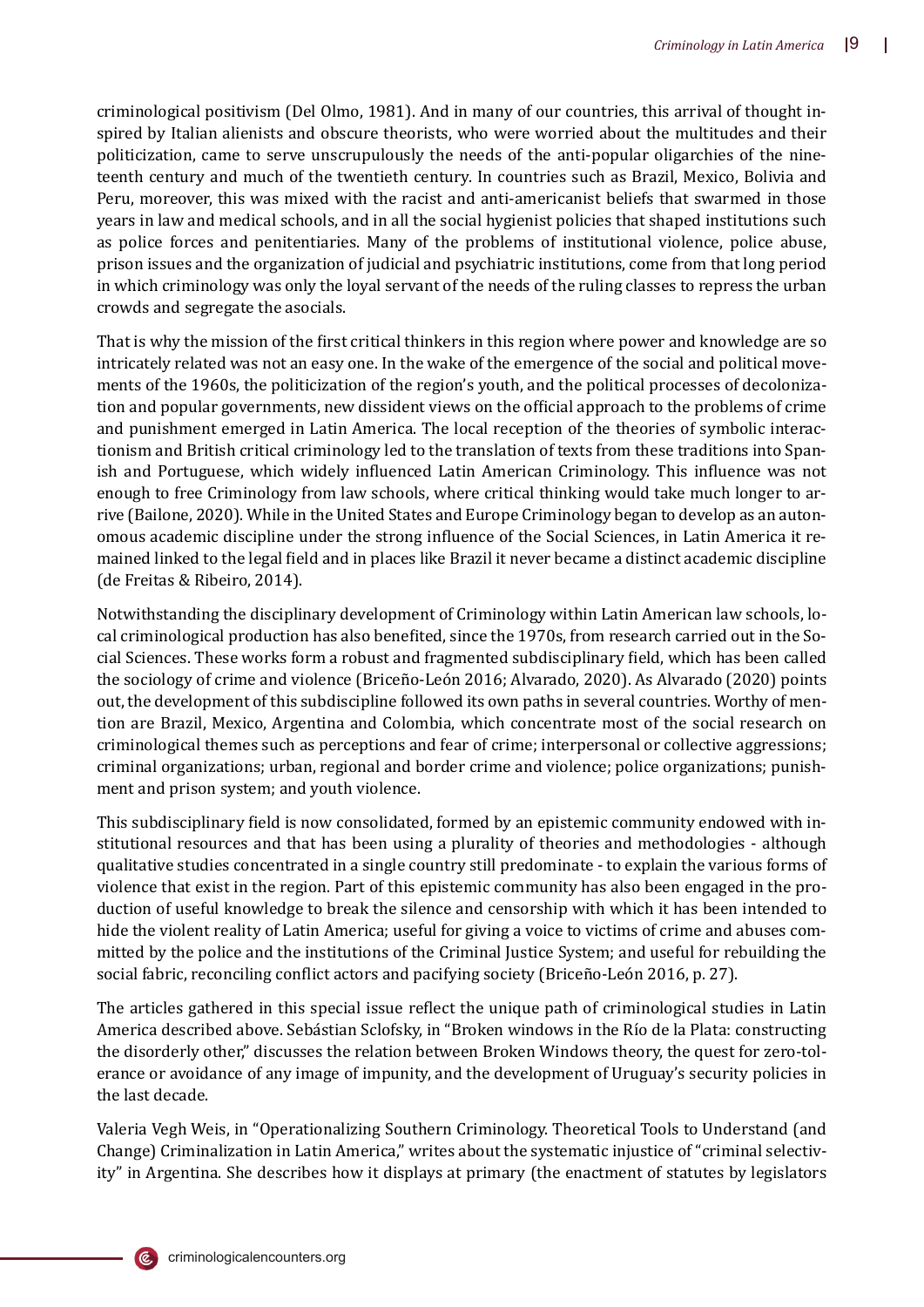and the executive power) and secondary criminalization (the enforcement of the law by police officers; the court process by prosecutors, defense lawyers, judges, and juries; and the administration of punishment by correctional officers or parole boards) and contests the unfair patterns and unequal functioning of the criminal justice system.

Jorge Eduardo García-Guerrero and Stefan Krauth, in "Peripheral Criminal Injustice. How the US-Led Criminal Procedure Reform in Ecuador Worsened an already Weak Penal System," reflect on the relation between the latest reform of the criminal procedure in Ecuador and the US-led interventions, promoting the increase of mass incarceration and the systematic disregard for the Right to Due Process.

Marcos Aldazabal wrote a book review of Raú l Zaffaroni, Cristina Caamañ o e Valeria Vegh Weis work: "¡Bienvenidos al lawfare! Manual de pasos básicos para demoler el derecho penal", published in Buenos Aires by "Capital Intelectual". They speak about the empowerment of Courts for key political actors; the use of the judiciary by elites and the growing role of the Constitutional and Supreme Courts in determining the political arena: "the judicialization of mega-politics". They highlight two main points: "an in-depth analysis of the criminalization of politics", and the accessibility of the book "that addresses the general public and allows non-specialized readers to get a first insight in a situation that, due to its impact into politics, affects every citizen's life".

In "Novas perspectivas sobre os estudos das tendências de homicídios: uma análise das trajetórias latentes das taxas de homicídios no estado de Santa Catarina - Brasil," Felipe Mattos Monteiro used Group-Based Trajectory Modeling to analyze, beyond general trends, the growth of homicide rates in Santa Catarina between 1992 and 2017.

Simone Gomes presents the dynamics of surveillance technologies used by inmates and prison officers in Brazil, as well as their impact on the prison system. In "As mú ltiplas vias das tecnologias de vigilância nos presídios brasileiros", she discusses how criminal factions present creative and technological solutions by sharing social control within prisons. Gomes did this based on empirical and qualitative research that was carried out in prisons in the cities of Manaus, Fortaleza, Rio de Janeiro and Rio Grande.

In "O Exame Criminológico no Brasil à Luz da Criminologia Clínica de Inclusão Social Proposta por Alvino Augusto de Sá ", Andressa Loli Bazo, Maria Isabel Hamud and Natália Sanzovo highlight critical aspects from the practices proposed by Alvino Augusto de Sá in his technical evaluations of prisoners from the perspective of the Clinical Criminology of Social Inclusion.

Zare Ferragi, in "Police: Forgotten Soldiers", uses photographs taken in 2009-10 to reflect the meaning of community-policing for Brazil. He analyses the institutional response by the São Paulo state Military Police (or PMESP - Polícia Militar do Estado de São Paulo) to the adoption of community policing practices imported from the Japanese koban system (neighborhood police-based system), as an approach to respond to urgent social demands. He wonders how policing can be an ally to confront strong social inequalities – poverty, income distribution, unemployment, among others.

In "Policing or Perpetuating Violence? State-Sanctioned Milı́cias and Police in Rio de Janeiro, Brazil", Jessie Bullock reviews Bruno Paes Manso's book "A República das Milícias: Dos Esquadrões da Morte à Era Bolsonaro". published in São Paulo, Brazil, by "Todavia". She analyzes how Paes Manso's work and the way he examines the growth of the Rio de Janeiro's militias can help to explain Jair Bolsonaro's election in 2018.

This issue also features two interviews. In "Criminology in Latin America: a dialogue with Raúl Zaffaroni", Matías Bailone spoke to one of the most renowned jurists and criminologists in the Spanishspeaking world about his academic and professional trajectory and his impressions about critical

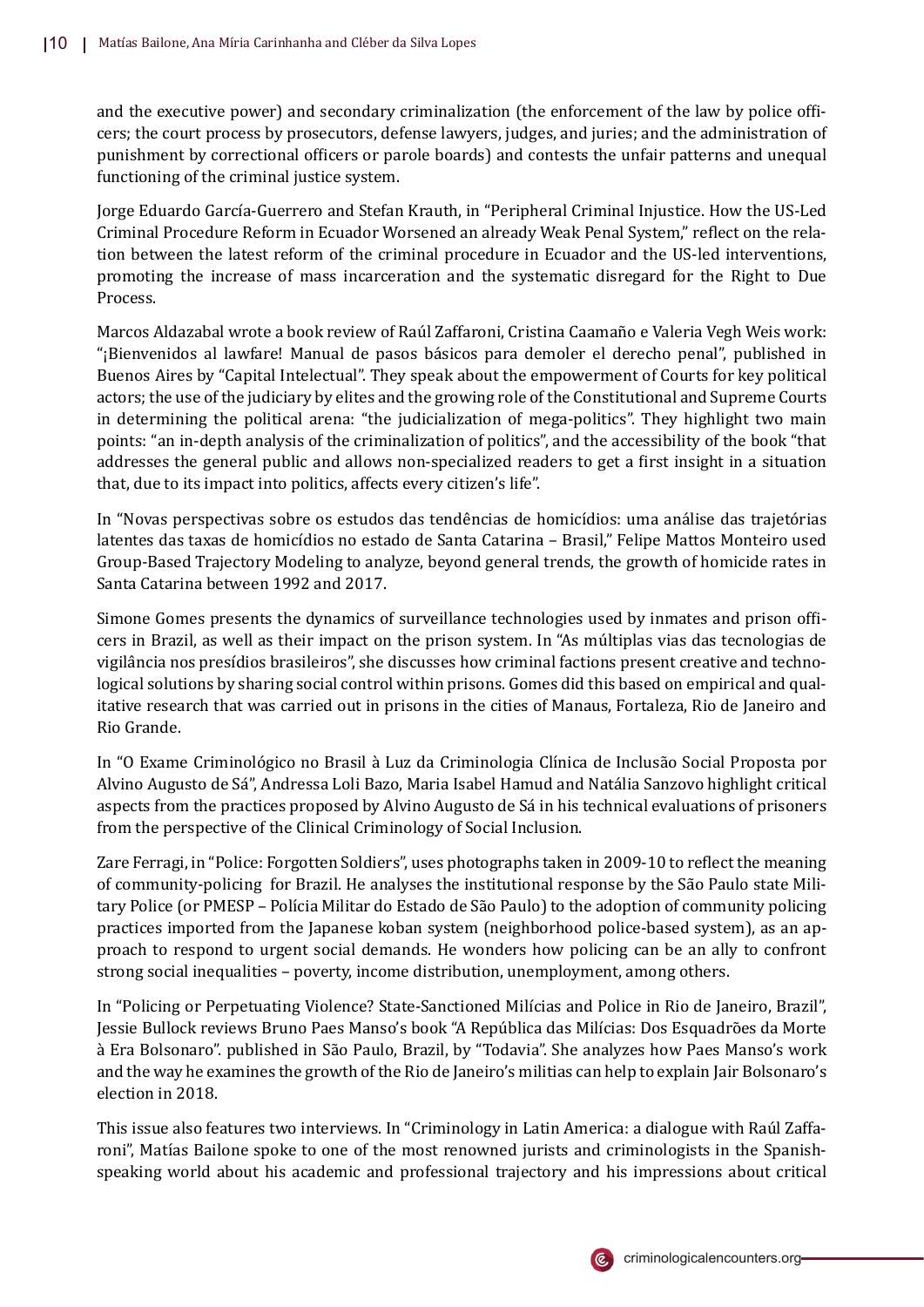criminology in Latin America.

Ana Míria Carinhanha and Lucas Melgaço conducted the interview, "Hope in the trenches of resistance", with the Brazilian federal deputy: Talı́ria Petrone. They talked about her life story and work in the Brazilian congress, her friendship and political partnership with human right's activist and politician Marielle Franco, and about the difficulties and perspectives in fighting for democracy and social inclusion in a scenario of hatred and violence.

### **References**

- Alvarado, A. (2020). La Sociología del crimen y la violencia en América Latina: un campo fragmentado. *Tempo Social, 32*(3), 67-107.
- Bailone, M. (2020): *Tomar partido, la anticriminología a debate*. Olejnik, Santiago de Chile.

Briceño-León, R. (2016). La sociología de la violencia: un campo nuevo. *Espacio Abierto, 25*(4), 17-30.

De Freitas, R., & Ribeiro, L. (2014). Some Current Developments in Brazilian Sociology of Crime: Towards a Criminology? *International Journal of Criminology and Sociology, 3*, 175-185.

Del Omo, Rosa (1981): *América Latina y su criminología*. Siglo XXI, México.